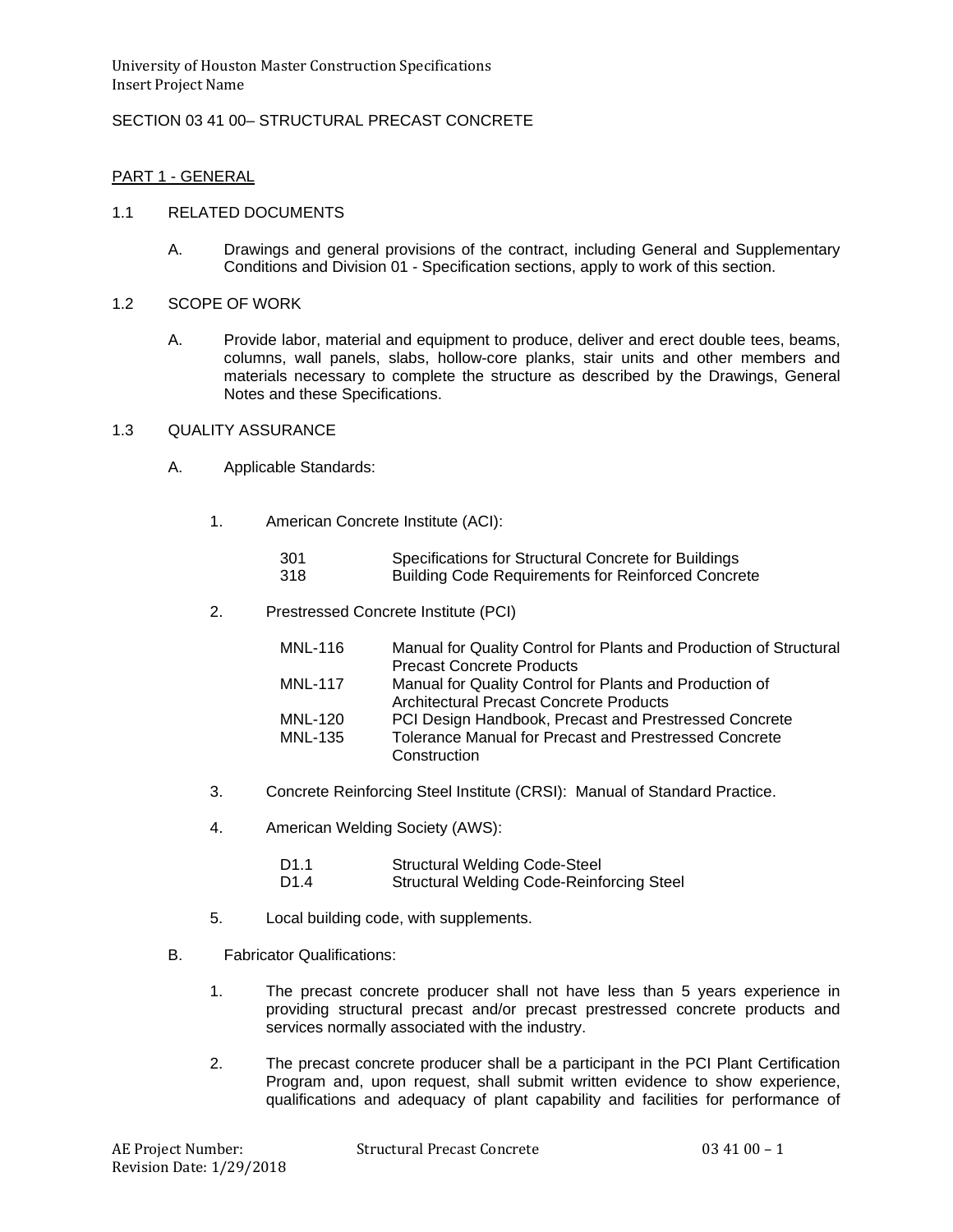contract requirements. Compliance with this provision is subject to verification by the Architect and Engineer.

- C. Erector Qualifications: The precast concrete erector shall not have less than 2 years experience in the erection of precast structural concrete similar to the requirements of this project. Upon request, provide written evidence that equipment and personnel are adequate and qualified for performance of contract requirements.
- D. Welder and Welding Machine Operator Qualifications: All field and plant welders shall be certified in accordance with AWS D1.1 for the type of welding required.
- E. Plant Quality Control: Provide copies of plant quality control program describing procedures for the following:
	- 1. Verifying size and placement of reinforcing steel and prestressing strand.
	- 2. Verifying strength of concrete.
	- 3. Tensioning and de-tensioning operations.
	- 4. Verifying sizes and critical dimensions of members.
	- 5. Verifying position of plates, inserts and other embedded items.
	- 6. Verifying squareness of forms and positioning of blockouts.
	- 7. Final inspecting of products prior to shipment.

If units are produced at locations other than precast concrete production plants, maintain procedures and conditions for quality control that are equivalent to plant production.

F. Professional Engineer: A professional engineer who is licensed to practice engineering in the state the project is located and who is experienced in providing engineering services of the kind indicated. Engineering services are defined as those performed for projects with precast concrete framing that are similar to that indicated for this Project in material, design, and extent.

### 1.4 DELIVERY, STORAGE AND HANDLING

A. Store precast concrete units at manufacturer's plant or project site to prevent cracking, distortion, staining, or other physical damage, and so that markings are visible. Lift and support units at designated lift points. Do not use upper member of stacked tier as storage area for shorter member or heavy equipment. Deliver units to project site in such quantities and at such times to assure continuity of installation.

### 1.5 SUBMITTALS

- A. Certification and Test Reports: Submit manufacturer's specifications and instructions for manufactured materials and products. Include manufacturer's and plant's certifications and laboratory test reports for the following:
	- 1. PCI Plant Certification.
	- 2. Concrete mix designs, including sources of coarse, fine and lightweight aggregates as well as admixtures.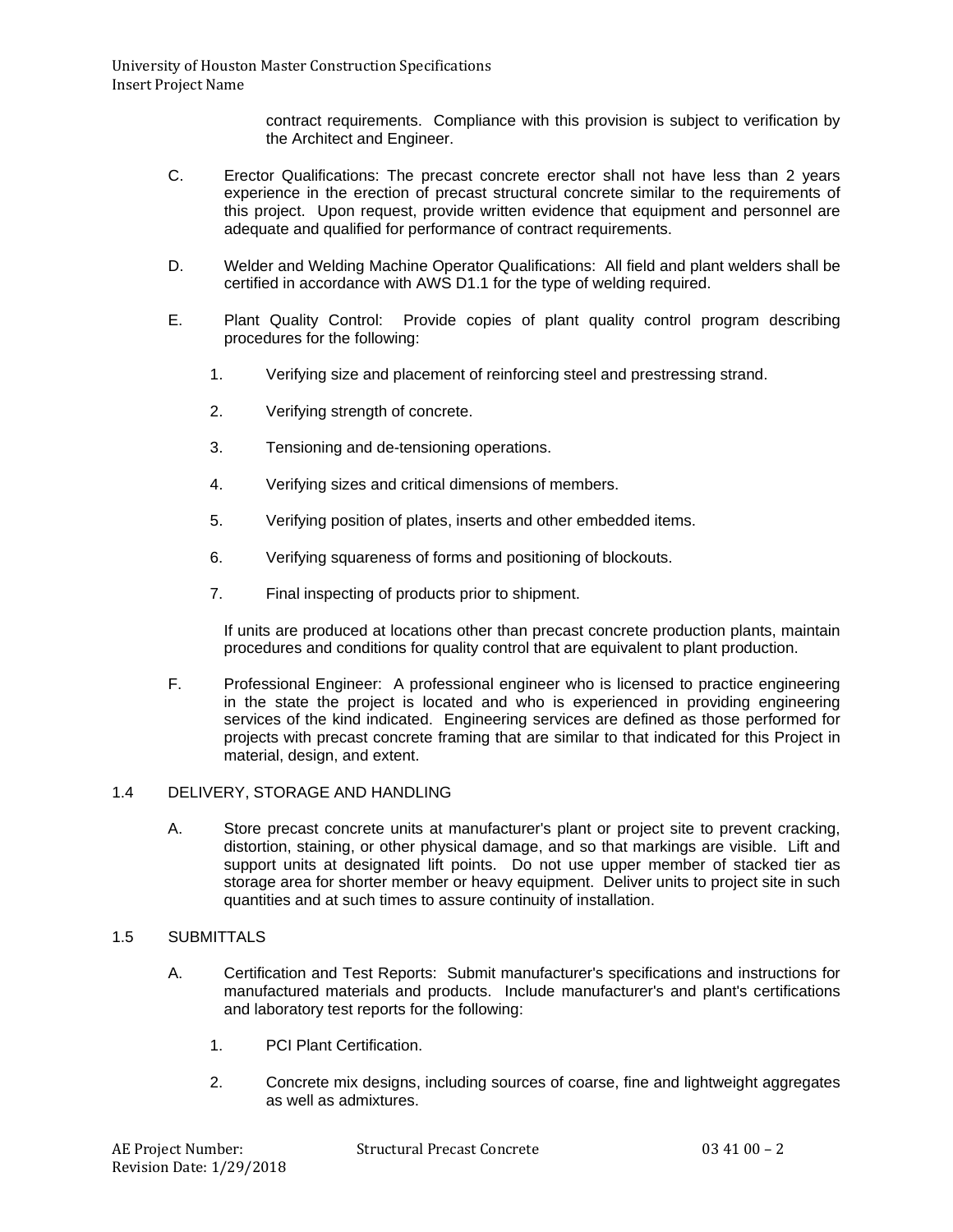- 3. Prestressing strand mill certificates.
- 4. Mill certificates for reinforcing bars and welded wire mesh.
- 5. Mill certificates for high strength reinforcing bars.
- 6. Structural steel mill certificates.
- 7. Welder and welding operator certifications.
- 8. Calibrations of prestressing jacks.
- 9. Calibration of cylinder testing machine.
- 10. Mill certificates for cement.
- 11. Cylinder test reports on concrete for all precast units.
- B. Shop Drawings: Submit for review by the Architect and Engineer detailed shop drawings as follows:
	- 1. Erection Drawings:
		- a. Column anchor bolt setting plan and plan of other miscellaneous items to be embedded in cast-in-place concrete for the attachment of precast concrete members.
		- b. Dimensioned building plans, elevations and sections showing identification of each precast member. Drawings submitted shall not be reproducibles of the contract drawings.
		- c. Complete connection details showing size, type and grade of all plates, inserts and anchors. Show proper welding symbols in accordance with AWS D1.1.
		- d. Description of all loose and cast-in hardware, plates, inserts, etc.
		- e. Field installed anchor location drawings.
		- f. Erection sequence and handling requirements.
		- g. All dead, live and other applicable loads used in the design.
	- 2. Production Drawings for all precast members:
		- a. Member elevations and sections showing all dimensions.
		- b. Finishes.
		- c. Size, type, grade and location of all reinforcing steel including that required for handling and erection.
		- d. Prestress forces and number of strands.
		- e. Concrete strengths at release for prestressed members and 28 day design strength.
		- f. Size, type and location of all cast-in plates, inserts and other hardware.
		- g. Size, type and location of all expansion blockouts.
		- h. Size, type and location of all lifting and handling devices.
		- i. Estimated cambers at time of erection.
		- j. Estimated member weights.<br>k. Method of transportation.
		- Method of transportation.
	- 3. All shop drawings submitted shall be sealed by a professional engineer who is licensed in the state where the project is located.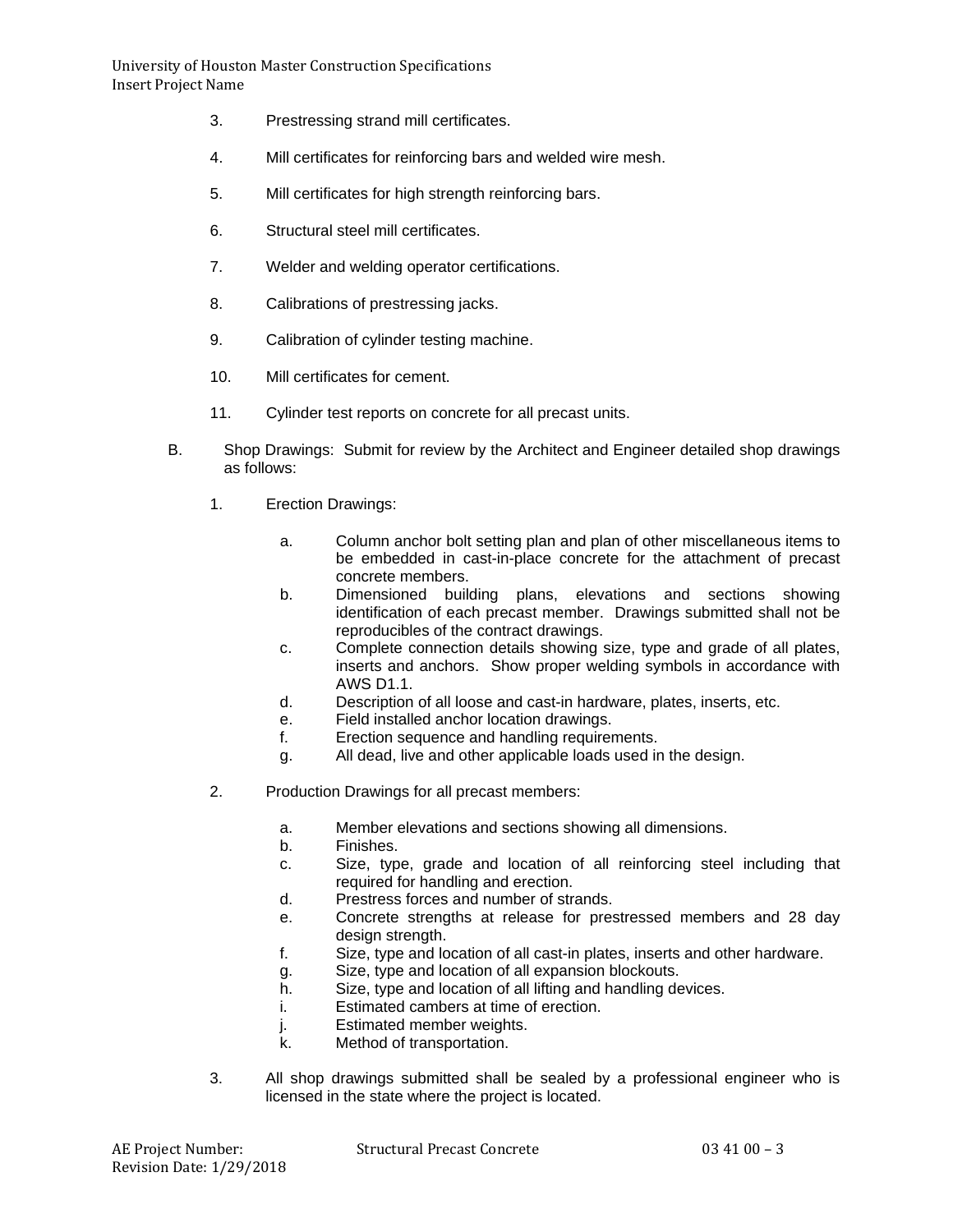- C. Design Calculations:
	- 1. Precast Unit Design: Provide for review by the Engineer complete design calculations for dead loads, live loads, lateral loads, and lifting and erection loads. Calculations shall show design for all connections at the member ends and to each adjoining member.
	- 2. Details shown on the contract drawings shall be considered minimum requirements that shall be increased or modified as required for actual design forces. Refer to General Notes on the structural drawings for design loads.
	- 3. Calculations shall be prepared by or under the direct supervision of a professional engineer. All members designed by computer shall have calculations that include documentation of the computer program identifying the method of solution, all input data and output for each unit. At least one unit shall be correspondingly designed by hand and submitted with the computer data for verification. All calculations shall be neat, well organized and bound. Partial, incomplete or unstamped calculations will be rejected.
	- 4. Precast Erection Design: The Erector shall submit installation drawings and engineering calculations of the erection process stamped by a professional engineer licensed in the state where the project is located for Engineer review.
	- 5. Design Modifications: Design modifications may be made as necessary to meet field conditions and to ensure proper fitting of the work, but only with the prior written approval of the Architect and Engineer for each occurrence. Provide complete design calculations and drawings for required or anticipated design modifications in accordance with these specifications.
- D. Samples
	- 1. Submit all samples of materials as requested by the Architect and specified herein in accordance with requirements of the Division 01, General Requirements and obtain written approval from the Architect before ordering materials.
	- 2. Finish samples: Submit two 12"x12"x2" thick samples of concrete to indicate color, texture, and finish for approval.
	- 3. Prepare two full-size samples of a structural precast concrete bay unit for Architect's inspection at production plant prior to start of installation work, and after Architect's review of finish samples. Acceptable full-size samples may be incorporated in job installation as follows.
		- a. One approved full-size unit shall be identified and installed in the project for the purpose of judging the installed units. One approved full-size unit shall be retained at the production plant for the precast producer to judge completed units prior to shipment. The full-size unit retained at the production plant may be the last unit incorporated into the project.
	- 4. Submit samples of anchors, dowels, and bearing pads and all other materials requested by the Architect.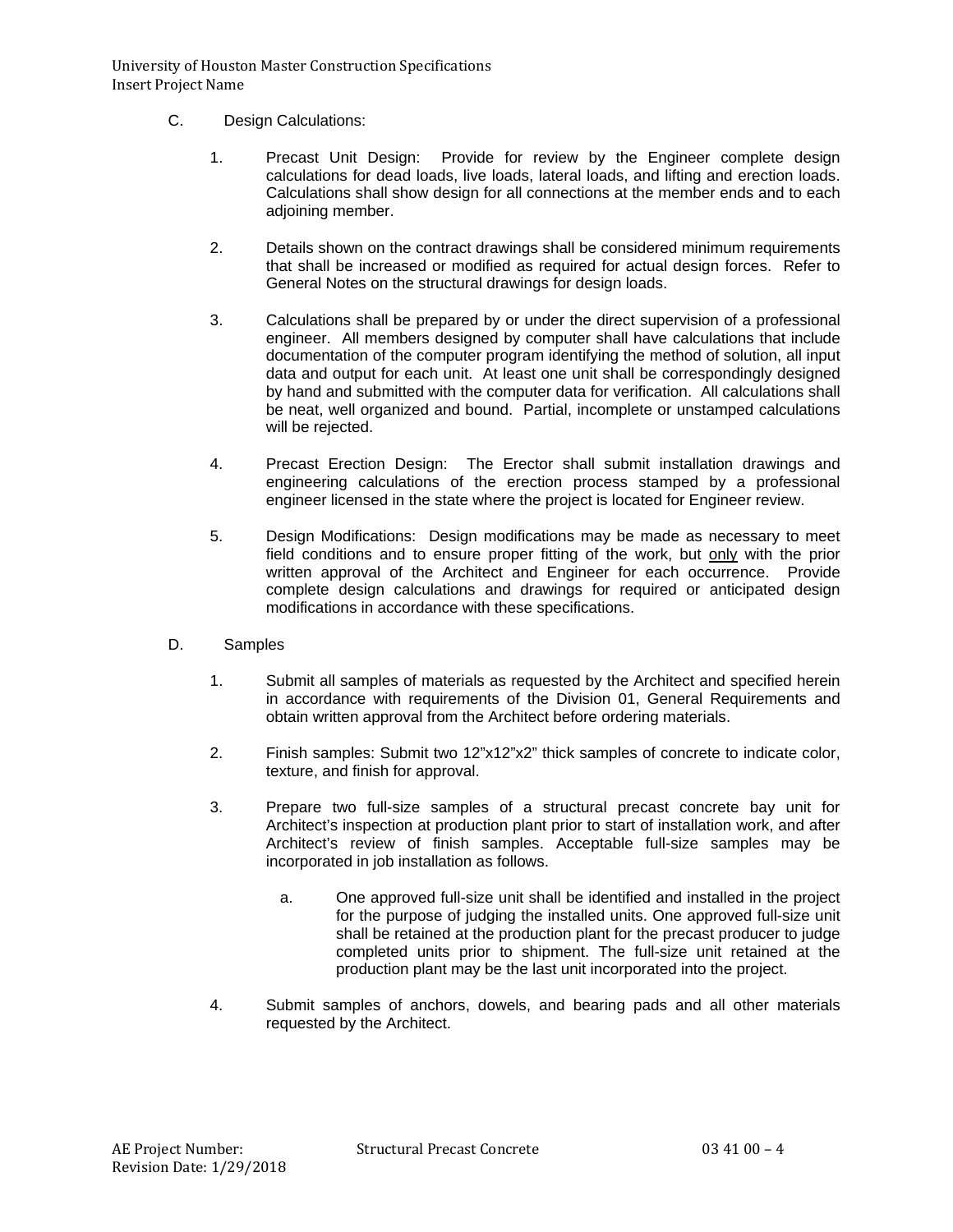# PART 2 - PRODUCTS

#### 2.1 FORMWORK

- A. Provide forms and, where required, form facing materials of metal, plastic, wood, or other acceptable material that is non-reactive with concrete and will produce required finished surfaces. Rust-stained or excessively worn forms that would impair the quality of the finished surface are not acceptable. Comply with recommendations set forth in ACI 347, Guide to Formwork for Concrete.
- B. Accurately construct forms mortar-tight and of sufficient strength to withstand pressures due to concrete placing operations, temperature changes, and when prestressed, the pretensioning and detensioning operations. Maintain formwork to provide completed precast concrete units of shapes, lines, and dimensions indicated on the approved shop drawings within specified production tolerances.
- C. Unless forms for plant-produced prestressed concrete units are stripped prior to detensioning, design forms so that stresses are not induced from precast units due to deformation of concrete under prestress or to movement during detensioning.

### 2.2 REINFORCING MATERIALS

- A. Reinforcing Bars: ASTM A615, Grade 60. All reinforcing steel that requires welding shall conform to ASTM A 706.
- B. Galvanized Reinforcing Bars: ASTM A767, Class II (2.0 oz. Zinc P.S.F.).
- C. Epoxy Coated Reinforcing Bars: ASTM A775.
- D. Plain Steel Wire: ASTM A82.
- E. Welded Wire Fabric: ASTM A185.
- F. Deformed Steel Wire: ASTM A496.
- G. Welded Deformed Steel Wire Fabric: ASTM A497.
- H. Prestressing Tendons: ASTM A 416/A 416M, Grade 250 (Grade 1720) or Grade 270 (Grade 1860), uncoated, 7-wire, low-relaxation strand or ASTM A 886/A 886M, Grade 270 (Grade 1860), indented, 7-wire, low-relaxation strand (including supplement).
- I. Unbonded Post-tensioning Strand: ASTM A 416/A 416M with corrosion inhibitor conforming to ASTM D 1743, Grade 270 (Grade 1860), 7-wire, low-relaxation strand with polypropylene conduit sheath.
- J. Prestressing Bars: ASTM A722.
- K. Supports for Reinforcement:
	- 1. Provide supports for reinforcement including bolsters, chairs, spacers and other devices for spacing, supporting or fastening reinforcing, complying with CRSI recommendations.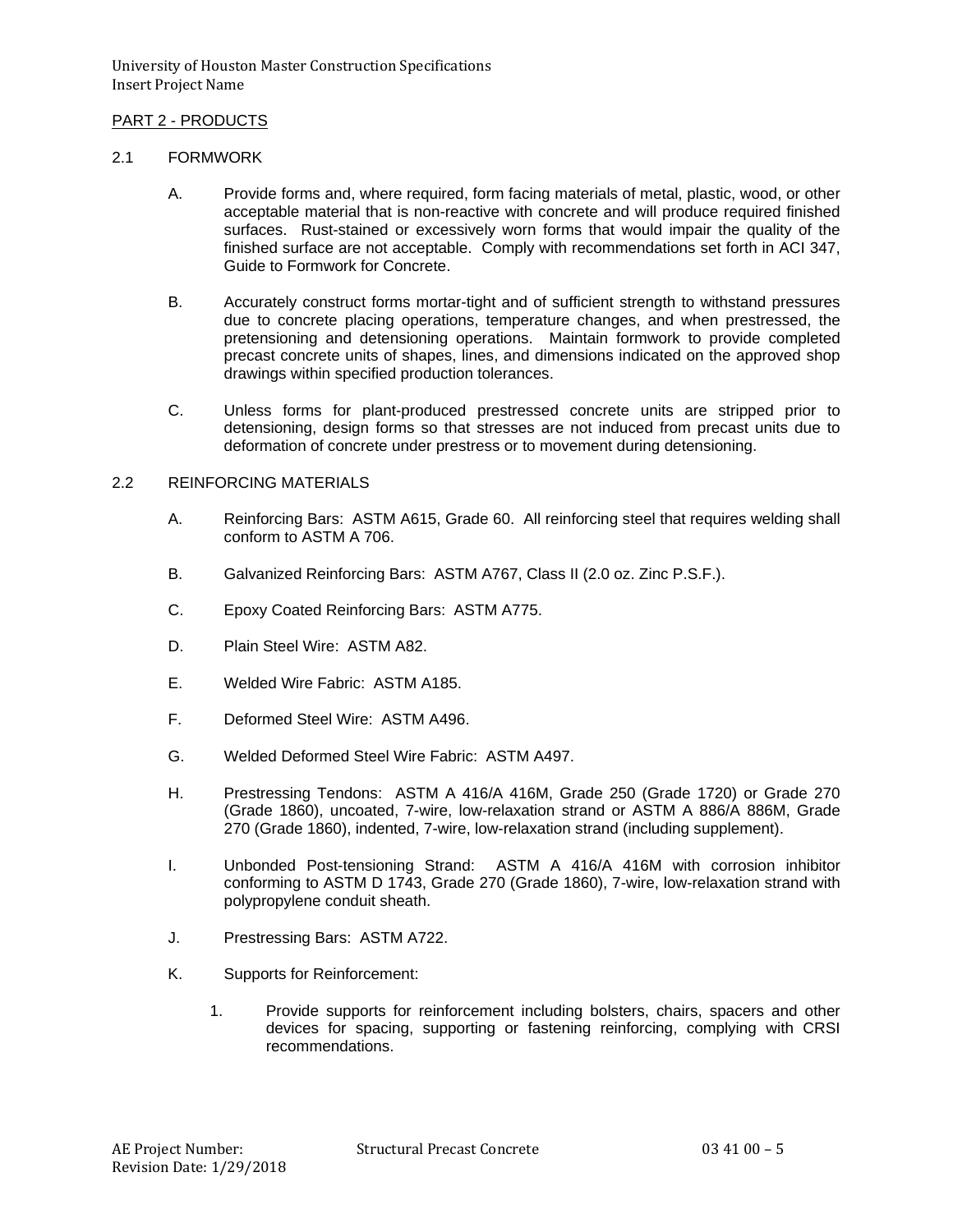> 2. For exposed-to-view concrete surfaces where legs of supports are in contact with forms, provide supports with legs that are either plastic protected or all plastic (CRSI Class 1) or stainless steel protected (CRSI Class 2).

# 2.3 CONCRETE MATERIALS

- A. Refer to the drawings for classes and strengths of concrete required.
- B. Portland Cement: ASTM C150, Type I or Type III, or as otherwise specified on the drawings. For concrete exposed to salt air or salt water, provide type II or type V cement.
	- 1. Concrete exposed to sulfates in soil or water
		- a. Exposure class S1: For areas designated on the drawings as exposure class S1, use ASTM C 150, Type II or ASTM C 1157, Type MS.
		- b. Exposure class S2: For areas designated on the drawings as exposure class S2, use ASTM C 150, Type V or ASTM C 1157, Type HS.
		- c. Alternate cement types for exposure classes and S2: ASTM C 150, Type I or III cement may be used for concrete exposed to exposure S1 or S2 if the tricalcium aluminate (C3A) content is less than 8 percent for S1 exposure or 5 percent for S2 exposure ASTM C 150, Type I or III cement may be used for exposure to seawater if the tricalcium aluminate content does not exceed 10 percent and the w/cm ratio of the concrete mix does not exceed 0.40.
		- d. Exposure class S3: For areas designated on the drawings as exposure class S3, use ASTM C 150, Type V plus pozzolan or slag or ASTM C 1157, Type HS plus pozzolan or slag or ASTM C 595, Type IP (HS) or Type IS (HS). The amount of pozzolan or slag added or in a blended mix shall be such that has been determined by service record to improve sulfate resistance when used with Type V cement or the amount that when tested according to ASTM C 1012 meets the criteria of table 4.5.1 in ACI 318-08.
		- e.
	- 2. Use only one brand and type of cement throughout the project, unless otherwise acceptable to the Architect and Engineer.
- C. Supplemental Cementitious Material:
	- 1. Fly Ash: C 618, Class C or F.
	- 2. Metakaolin: ASTM C 618, Class N.
	- 3. Silica Fume: ASTM C 1240 with optional chemical and physical requirements.
	- 4. Slag Cement: ASTM C 989, Grade 100 or 120.
- D. Aggregates:
	- 1. Gravel or crushed stone: ASTM C33. Provide from a single source for exposed concrete.
	- 2. Lightweight aggregate: expanded shale or clay, ASTM C330.

Provide lightweight concrete with a dry unit weight of not less than 110 nor more than 116 pounds per cubic foot. Design the mix to produce strengths as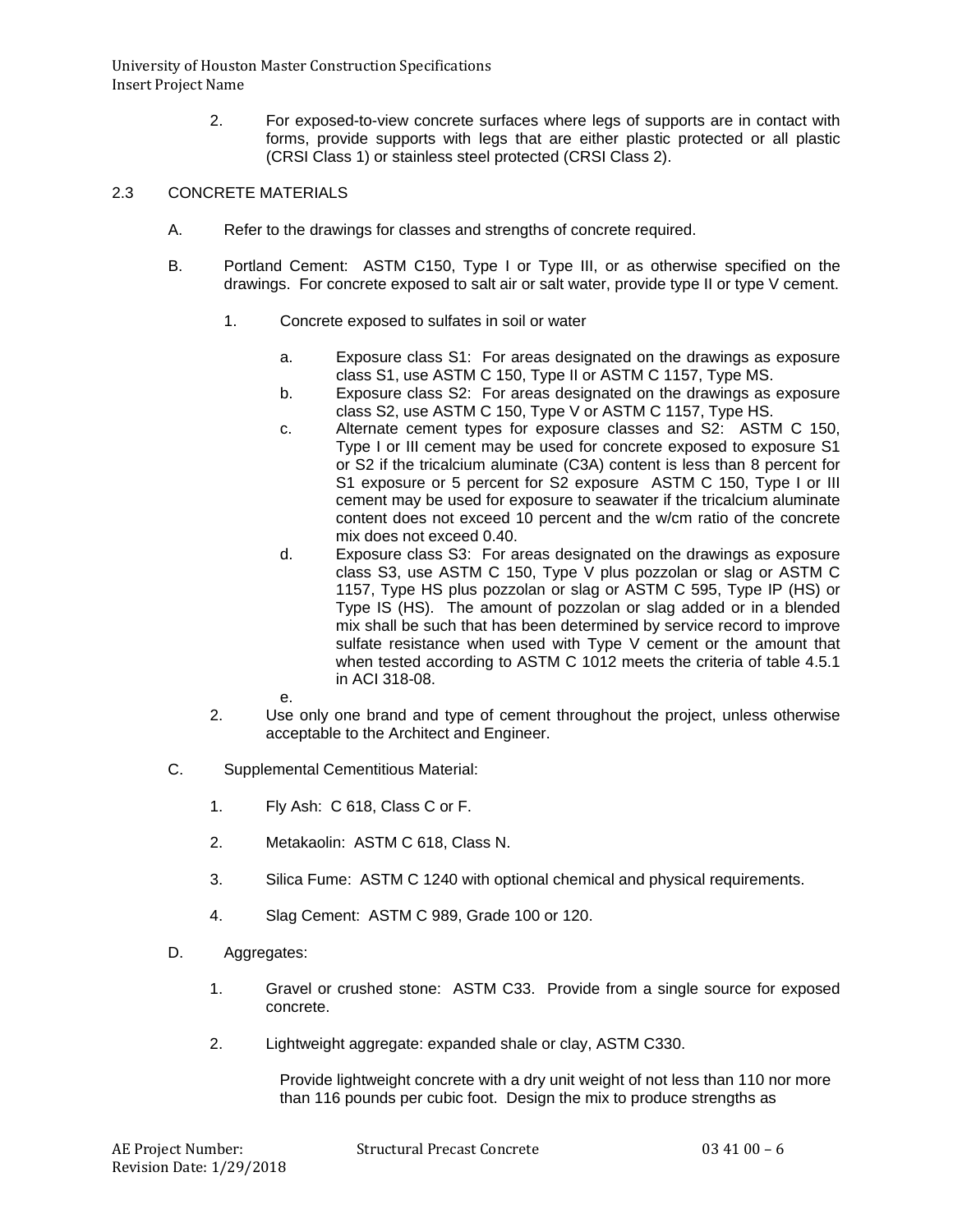indicated on the drawings with a split cylinder strength factor (f<sub>Ct</sub>/(f<sup>'</sup> <sub>C</sub>)<sup>0.5</sup>) of not less than 5.7 and a drying shrinkage limit of 0.03% at 28 days.

- E. Water: Comply with the requirements of ASTM C1602.
- F. Calcium Chloride; not permitted
- G. Air-Entraining Admixture: ASTM C260. Provide air entrainment as specified in Table 4.2.1.of ACI 318 in all concrete exposed to freezing and thawing. Interior steel troweled surfaces subjected to vehicular traffic shall not have more than 3% entrained air. Surfaces scheduled to receive hardeners shall not have more than 3% entrained air.

Subject to compliance with requirements, provide one of the following products and manufacturers:

"Darex" or "Daravair" series; W. R. Grace & Co. "MBAE90" or "Micro-Air"; BASF Admixtures, Inc "Sika AER"; Sika Corporation "Air Mix" or "AEA-92"; The Euclid Chemical Company, Inc. "Eucon Air 30" or "Eucon Air 40", The Euclid Chemical Co., Inc.

Submit manufacturer's certification that product conforms to the requirements specified and is compatible with all other admixtures to be used.

H. Water-Reducing Admixture: ASTM C494, Type A. See maximum permissible chloride ion content in concrete specified below.

Subject to compliance with requirements, provide one of the following products and manufacturers:

"Pozzolith 322N" or "Polyheed 997"; BASF Admixtures, Inc. "Plastocrete 161"; Sika Chemical Corp. "Eucon WR-75 or WR-91"; The Euclid Chemical Company, Inc. "WRDA ";series W.R. Grace & Co. "Eucon NW" or "Eucon LW", The Euclid Chemical Company, Inc.

Submit manufacturer's certification that product conforms to the requirements specified and is compatible with all other admixtures to be used.

I. Mid-Range Water-Reducing Admixture: ASTM C494, Type A and Type F. See maximum permissible chloride ion content in concrete specified below.

Subject to compliance with requirements, provide one of the following products and manufacturers:

"Polyheed 997", BASF Admixtures, Inc. "Eucon MR", The Euclid Chemical Company, Inc. "Sikament HP", Sika Chemical Corp. "Daracem" or "Mira " series, W.R. Grace & Co. "Eucon X15" or "Eucon X20", The Euclid Chemical Company, Inc.

Submit manufacturer's certification that product conforms to the requirements specified and is compatible with all other admixtures to be used.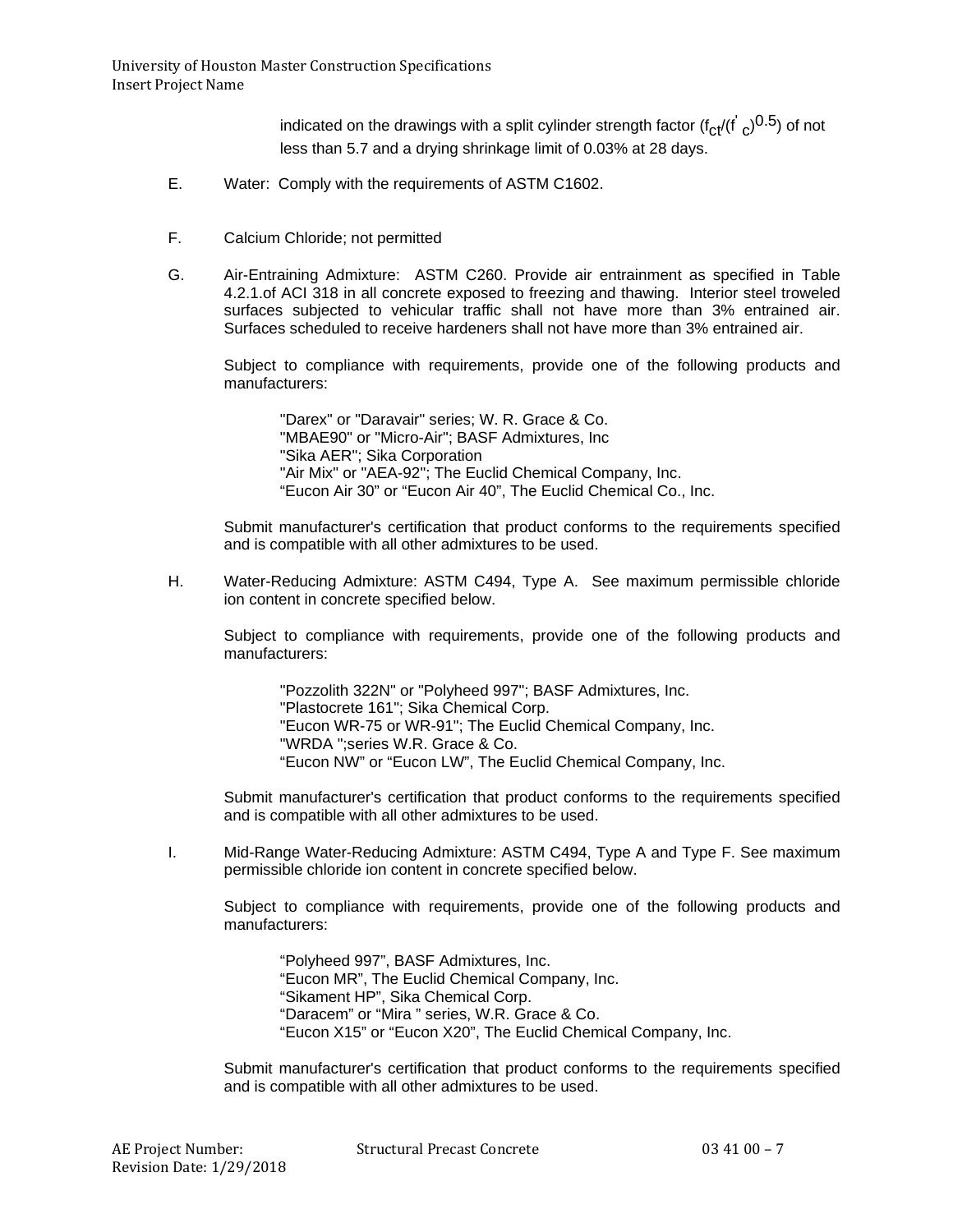> J. High-Range Water-Reducing Admixture (Superplasticizer): ASTM C494, Type F or Type G. See maximum permissible chloride ion content in concrete specified below.

Subject to compliance with requirements, provide one of the following products and manufacturers:

"ADVA" or "Daracem" Series; W.R. Grace & Co. "Rheobuild 1000" or "Glenium 30/30"; BASF Admixtures, Inc. "Sikament"; Sika Chemical Corp. "Eucon 37/1037" or "Plastol" series; The Euclid Chemical Company, Inc. "Euconl SP" or "Eucon RD", The Euclid Chemical Company, Inc.

Submit manufacturer's certification that product conforms to the requirements specified and is compatible with all other admixtures to be used.

K. Water-Reducing, Accelerator Admixture (Non-Corrosive, Non-Chloride): ASTM C494, Type C or E. See maximum permissible chloride ion content in concrete specified below.

Subject to compliance with requirements, provide one of the following products and manufacturers:

"Polarset";"Gilco", "Lubricon NCA" or "DCI", W.R. Grace & Co.

"Pozzutec 20+"; BASF Admixtures, Inc.

"Accelguard 80/90"; "NCA", or "AcN", The Euclid Chemical Company, Inc.

"Plastocrete 161FL", Sika Chemical Co.

"Eucon AcN", The Euclid Chemical Company, Inc.

Submit manufacturer's certification that product conforms to the requirements specified and is compatible with all other admixtures to be used.

L. Water-Reducing, Retarding Admixture: ASTM C 494, Type D. See maximum permissible chloride ion content in concrete specified below.

Subject to compliance with requirements, provide one of the following products and manufacturers:

"Daratard" series, W.R. Grace & Co. "Pozzolith 100XR" or "Pozzolith 300R; BASF Admixtures, Inc. "Plastiment"; Sika Chemical Co. "Eucon Retarder", Series, The Euclid Chemical Company, Inc.

Submit manufacturer's certification that product conforms to the requirements specified and is compatible with all other admixtures to be used.

M. Viscosity Modifying Admixture: Used to enhance plastic concrete properties such as workability, pumpability, and stability for "self-consolidating concrete".

> "Rheomac VMA" series, BASF Building Systems "Eucon SL" or "Visctrol", The Euclid Chemical Co. "VisoCrete" series, Sika Chemical Co. "VMAR" series, W.R. Grace & Co.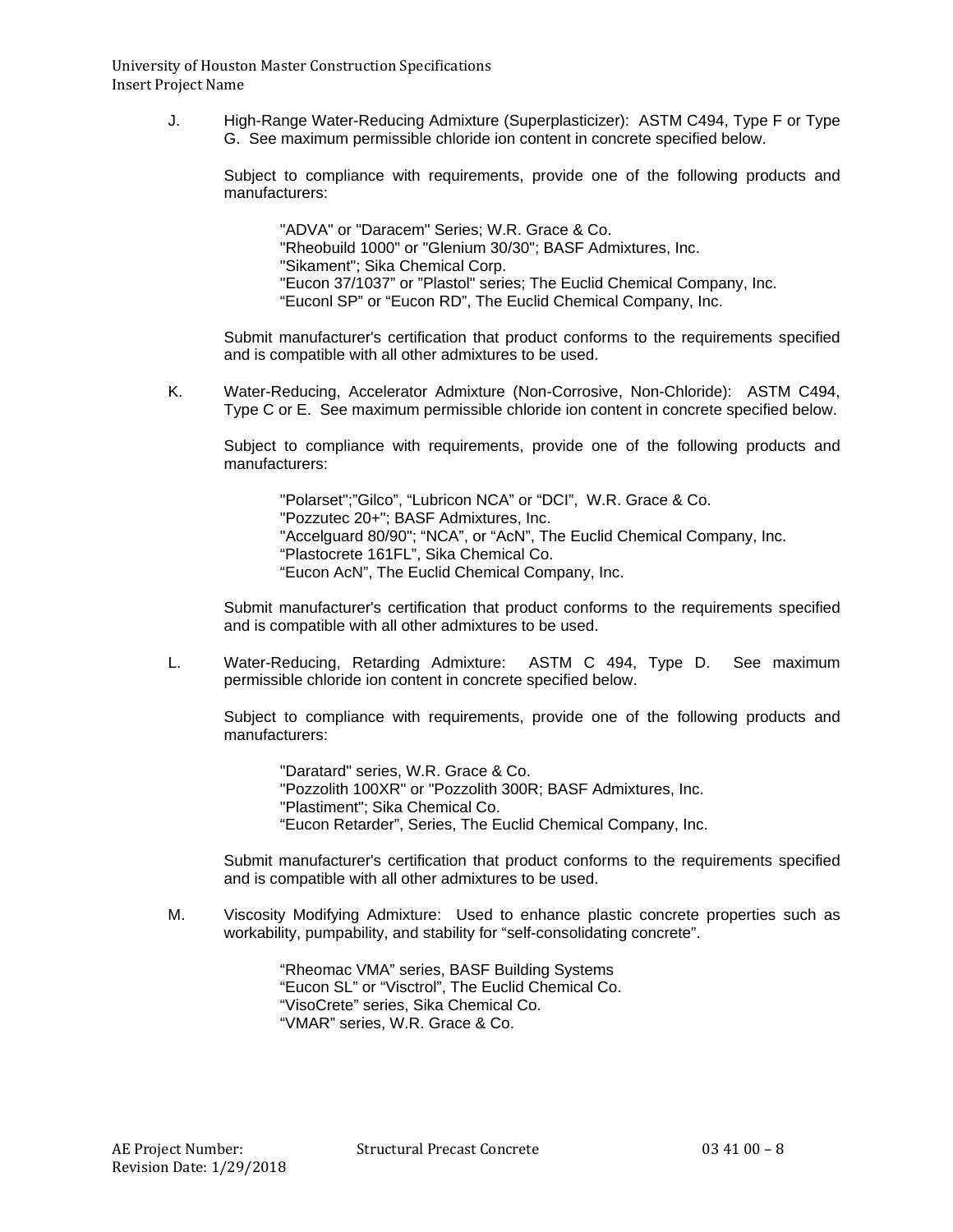# 2.4 CONNECTION MATERIALS

- A. Steel Plates: ASTM A36.
- B. Steel Shapes: ASTM A36.
- C. Carbon-Steel Bolts and Studs: ASTM A 307, Grade A or C, carbon-steel, hex-head bolts and studs; carbon-steel nuts, ASTM A 563; and flat, unhardened steel washers, ASTM F 844.
- D. Anchor Bolts: Non-headed type with tensile strength requirements conforming to [ASTM F1554 Grade 36] or [ASTM A 307], unless otherwise indicated. Provide regular hexagon nuts and carbon steel washers.
- E. Stainless-Steel Plate: ASTM A 666, Type 304, of grade suitable for application.
- F. Stainless-Steel Bolts and Studs: ASTM F 593, alloy 304 or 316, hex-head bolts and studs; stainless-steel nuts; and flat, stainless-steel washers.
	- 1. Lubricate threaded parts of stainless steel bolts with an anti-seize thread lubricant during assembly.
- G. Stainless-Steel Headed Studs: ASTM A 276, with minimum mechanical properties for studs as indicated under MNL-116, Table 3.2.3.
- H. Weldable Reinforcing Bars: ASTM A706.
- I. Headed Studs: ASTM A108, 60,000 psi minimum tensile strength.
- J. Deformed Bar Anchors: ASTM A496, 70,000 psi minimum yield strength.
- K. Prestressing Steel Bars: ASTM A722.

Approved Manufacturer: Dywidag Systems International, USA, Inc.

- L. Threaded Rods: ASTM A36.
- M. Welding Electrodes: Comply with AWS D1.1.
- N. Ductile Iron Inserts: ASTM A536.

Approved Manufacturers:

- 1. Dayton/Richmond Concrete Accessories.
- 2. Hohmann & Barnard, Inc.
- O. Ferrule Wing Inserts: Provide from the following products:
	- 1. "FX-19 Ferrule Wing Insert", Meadow Burke Products.
	- 2. "F-62, Flared Thin Slab Ferrule Insert", Dayton/Richmond Concrete Accessories.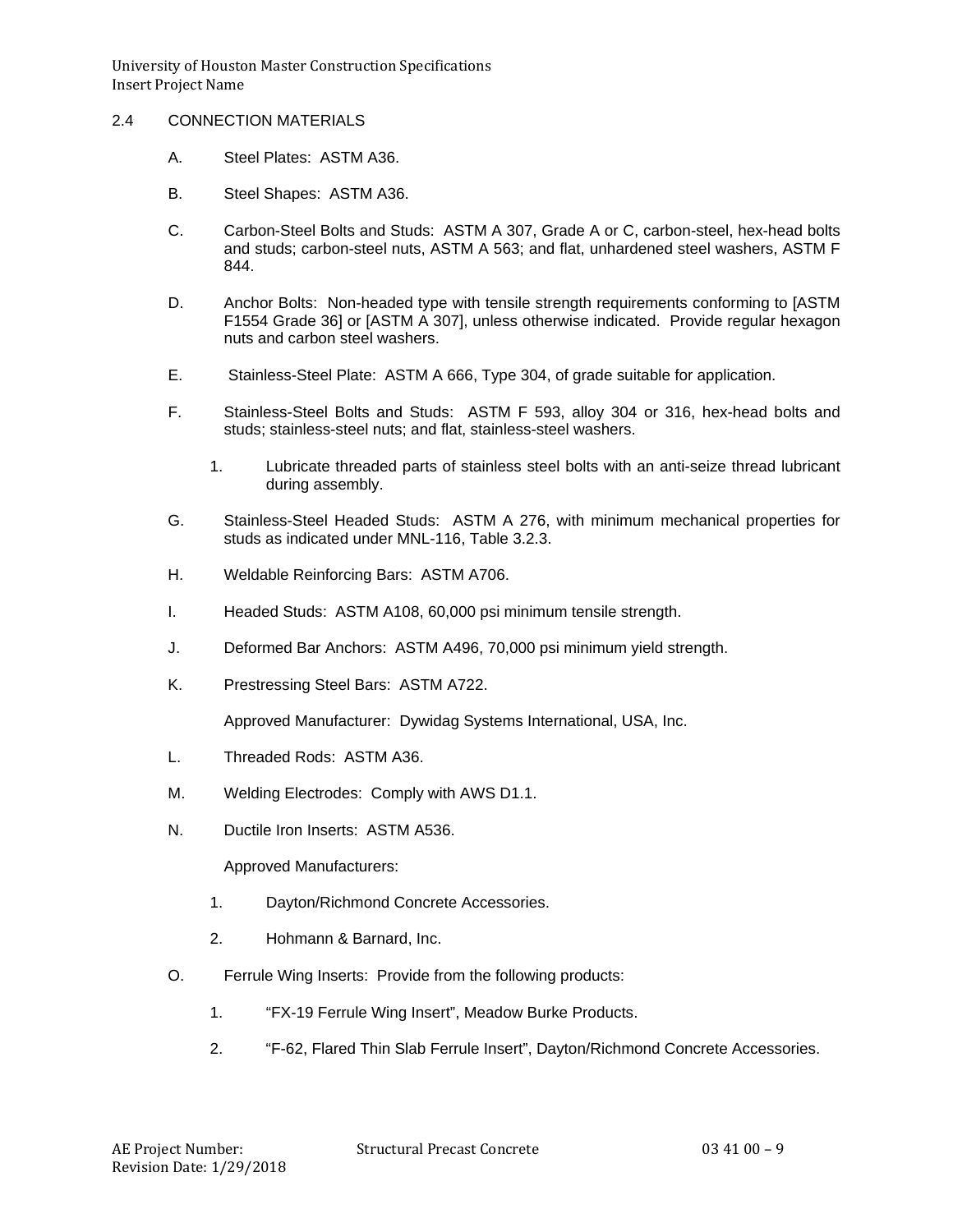> P. Corrosion Protection of Steel Units: All items shall be hot-dipped galvanized in accordance with ASTM A153. Zinc-rich coating for field repair shall be manufactured by Sherwin-Williams (Zinc-Clad 5 B69 A 45) or ZRC Cold Galvanizing Compound.

## 2.5 GROUT MATERIALS

- A. Non-Metallic Non-Shrink Grout: Premixed, non-corrosive, non-staining product containing Portland cement, silica sands, shrinkage compensating agents, and fluidity improving compounds. Conform to ASTM C1107. Provide the minimum strength as shown below as determined by grout cube test at 28 days.
- B. Attain 28 day compressive strength as determined by grout cube tests conforming to ASTM C109 adequate to transfer the design bearing stresses to the supporting concrete. Unless shown otherwise by the precaster's engineering calculations, the required minimum compressive strength shall be as follows:
	- 1. 6,000 psi for supporting concrete up to 3,000 psi.
	- 2. 8,000 psi for supporting concrete between 3,000 psi and 4,000 psi.
	- 3. Unless noted otherwise on the drawings, grout strength on supporting concrete greater than 4000 psi shall be 8000 psi.
- C. Follow manufacturer's directions and recommendations for mixing and placing grout.
- D. Grout to be similar in color to that of surrounding concrete.
- E. Acceptable non-shrink grouts:

"Sonogrout 10k" as manufactured by Sonneborn-ChemRex, Inc. "Crystex" and "Duragrout" as manufactured by L&M Construction Chemicals, Inc. "Sure Grip High Performance Grout," and "1107 Advantage Grout" as manufactured by Dayton-Superior Corporation. "Masterflow 713", and "Set Grout" as manufactured by Master Builders Technologies. "Five Star Grout" as manufactured by U.S. Grout Corp. "NS Grout" as manufactured by The Euclid Chemical Company. "SikaGrout 212", as manufactured by Sika

F. Sand Cement Grout: Provide sand cement grout for grouting all pockets and blockouts in precast members and in grouting prestressed ducts where specified on the drawings. Sand cement grout shall consist of Portland Cement (ASTM C 150 Type I or III), sand (ASTM C33), and water. Proportions by weight shall be one part cement, 2 1/4 to 2 1/2 parts sand, and the minimum amount of water required to obtain a workable mix. Minimum compressive strength shall be 3500 PSI at 28 days. Admixtures to accelerate the set or prevent freezing may be utilized, except the use of admixtures containing chlorides will not be permitted.

### 2.6 BEARING PADS

- A. Elastomeric Pads:
	- 1. Unreinforced: AASHTO M 251, plain, vulcanized, 100 percent polychloroprene (neoprene) elastomer, molded to size or cut from a molded sheet, 50 to 70 Shore A durometer according to ASTM D 2240, minimum tensile strength 2250 psi (15.5 MPa) per ASTM D 412 and having a minimum thickness of 3/8" for tees, 1/2" for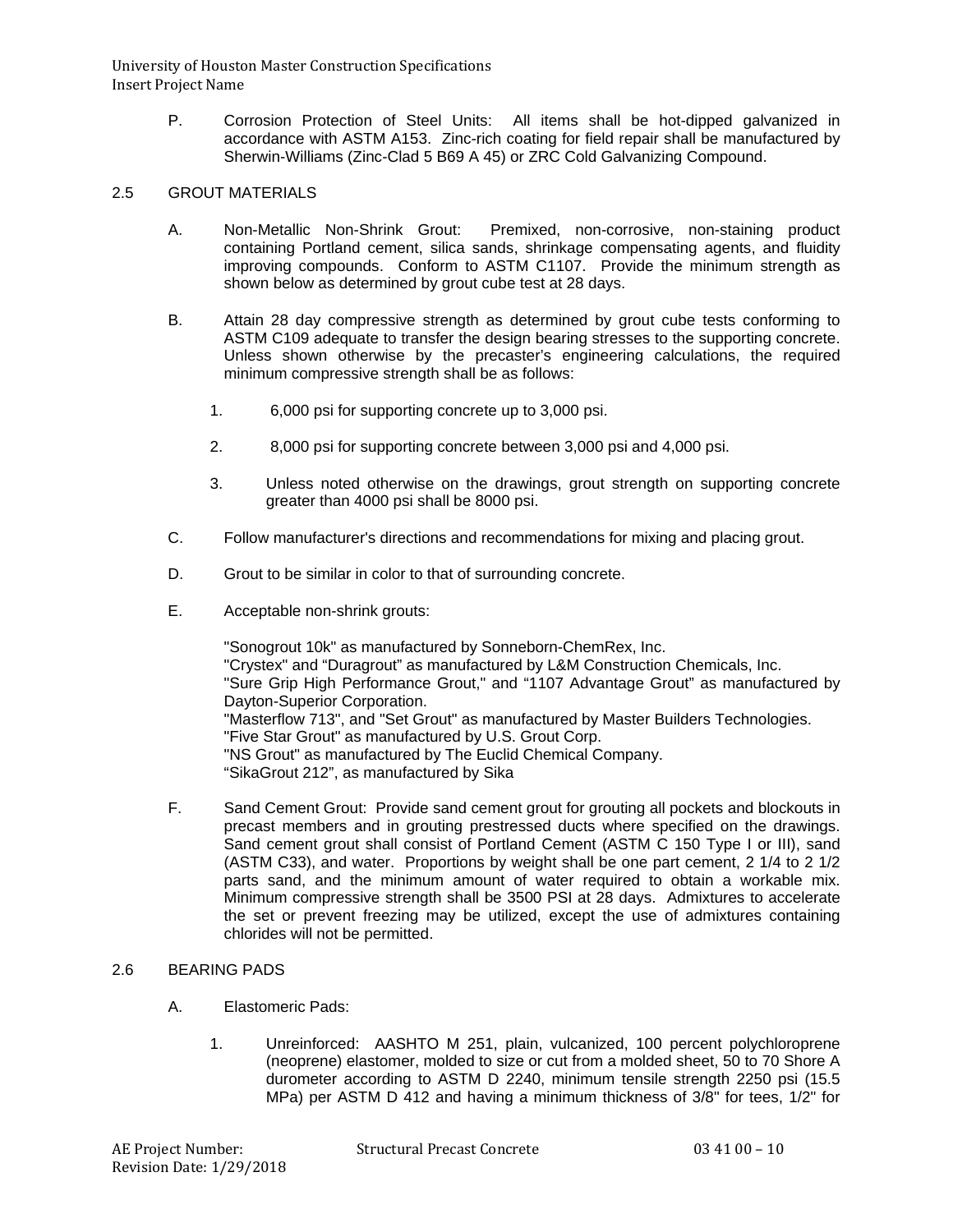beams and 1/4" for slabs, unless otherwise shown on the drawings. Pads greater than 1 1/4" in thickness shall be laminated with steel plates (min. 1/16" thick) molded into the material.

- 2. Random-Oriented, Fiber-Reinforced Elastomeric Pads: Preformed, randomly oriented synthetic fibers set in elastomer. Surface hardness of 70 to 90 Shore A durometer. Capable of supporting a compressive stress of 3000 psi (20.7 MPa) with no cracking, splitting or delaminating in the internal portions of the pad. Test one specimen for each 200 pads used in the Project.
- 3. Cotton-Duck-Fabric-Reinforced Elastomeric Pads: Preformed, horizontally layered cotton-duck fabric bonded to an elastomer. Surface hardness of 80 to 100 Shore A durometer. Conforming to Division II, Section 18.10.2 of AASHTO Standard Specifications for Highway Bridges, or Military Specification, MIL-C-882E.
- 4. Design: Design of bearing pads shall conform to the design recommendations in the PCI Design Handbook.
- 5. Size pads so that both surfaces are in complete contact with the bearing pads. The design bearing pressure for unreinforced bearing pads shall not exceed 800 psi under total service load, and 500 psi under dead load, unless shown otherwise by approved manufacture's data.
- 6. Provide beveled, plain elastomeric bearing pads between non-parallel load surfaces.
- B. High-Density Plastic: Multimonomer, nonleaching, plastic strip capable of supporting construction loads with no visible overall expansion.
- C. Tetrafluoroethylene (TFE) Slide Bearings:
	- 1. Glass-filled virgin Teflon slide bearings as shown on the drawings and as manufactured by:
		- a. Con-Serv, Inc., Georgetown, SC
		- b. Seismic Energy Co., Athens, TX

Other manufacturers will be acceptable only with Engineer approval.

# 2.7 EPOXY MORTAR PATCH

- A. General Requirements: Two-component material suitable for use on dry or damp surface, complying with ASTM C881, for use in concrete repairs. The color of the patch shall match the surface color of the precast concrete unit.
- B. Products for Epoxy Mortar Patches:

"Sikadur Lo-Mod LV"; Sika Chemical Corporation "Duracrete", The Euclid Chemical Company "Sure Level Epoxy (J-57)", Dayton-Superior "Epofil", BASF Building Systems "Pro-Poxy 2500", Unitex "Rezi-Weld 1000", W. R. Meadows "US Spec EPM 3000", US Mix Co. "Duralcrete LV", The Euclid Chemical Company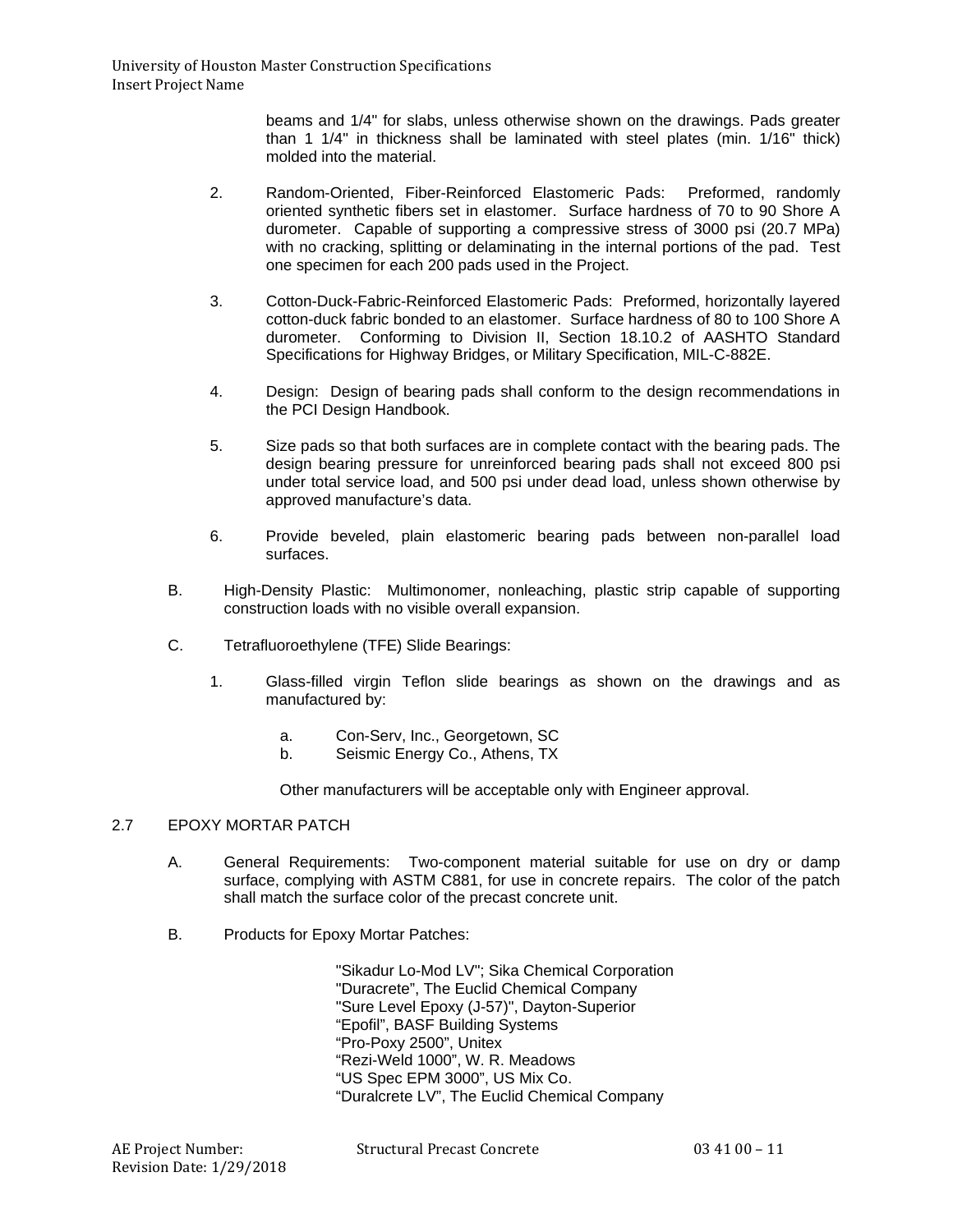# "SpecPoxy Binder", SpecChem

## 2.8 GROUT DUCTS IN PRECAST WALL PANELS

A. Ducts for prestressed bars shall be flexible metal conduit with a diameter at least 1/4" larger than the nominal diameter of the bar and a minimum wall thickness of 0.040" (20 gage). The metal conduit shall be capable of withstanding a crushing force of 600 pounds per lineal foot and shall be completely sealed against the leakage of grout.

#### 2.9 INSULATED PANEL ACCESSORIES

- A. Expanded Polystyrene Board Insulation: Rigid, cellular polystyrene thermal insulation complying with ASTM C578 formed by expansion of polystyrene base resin.
- B. Extruded-Polystyrene Board Insulation: Rigid, cellular polystyrene thermal insulation complying with ASTM C 578 formed from polystyrene base resin by an extrusion process using HCFCs as blowing agents.
- C. Polyisocyanurate Board Insulation: Rigid, cellular polyisocyanurate thermal insulation complying with ASTM C 591 formed by using HCFCs as blowing agents.
- D. Wythe Connectors: Provide connectors manufactured to connect wythes of precast concrete panels of the following types:
	- 1. Glass-fiber
	- 2. Vinyl-ester polymer
	- 3. Polypropylen pin
	- 4. Stainless-steel pin
	- 5. Bent galvanized reinforcing bars
	- 6. Galvanized welded wire truss
	- 7. Galvanized bent wire
	- 8. Cylindrical metal sleeve anchor

### PART 3 - EXECUTION

- 3.1 PRODUCTION
	- A. General: Produce precast concrete units complying with manufacturing and testing procedures, quality control recommendations and dimensional tolerances of PCI MNL-116, MNL-117 and MNL-135, unless stricter requirements are specified herein or on the drawings.
	- B. Proportioning and Design of Mixes:
		- 1. Prepare design mixes for each type of concrete required.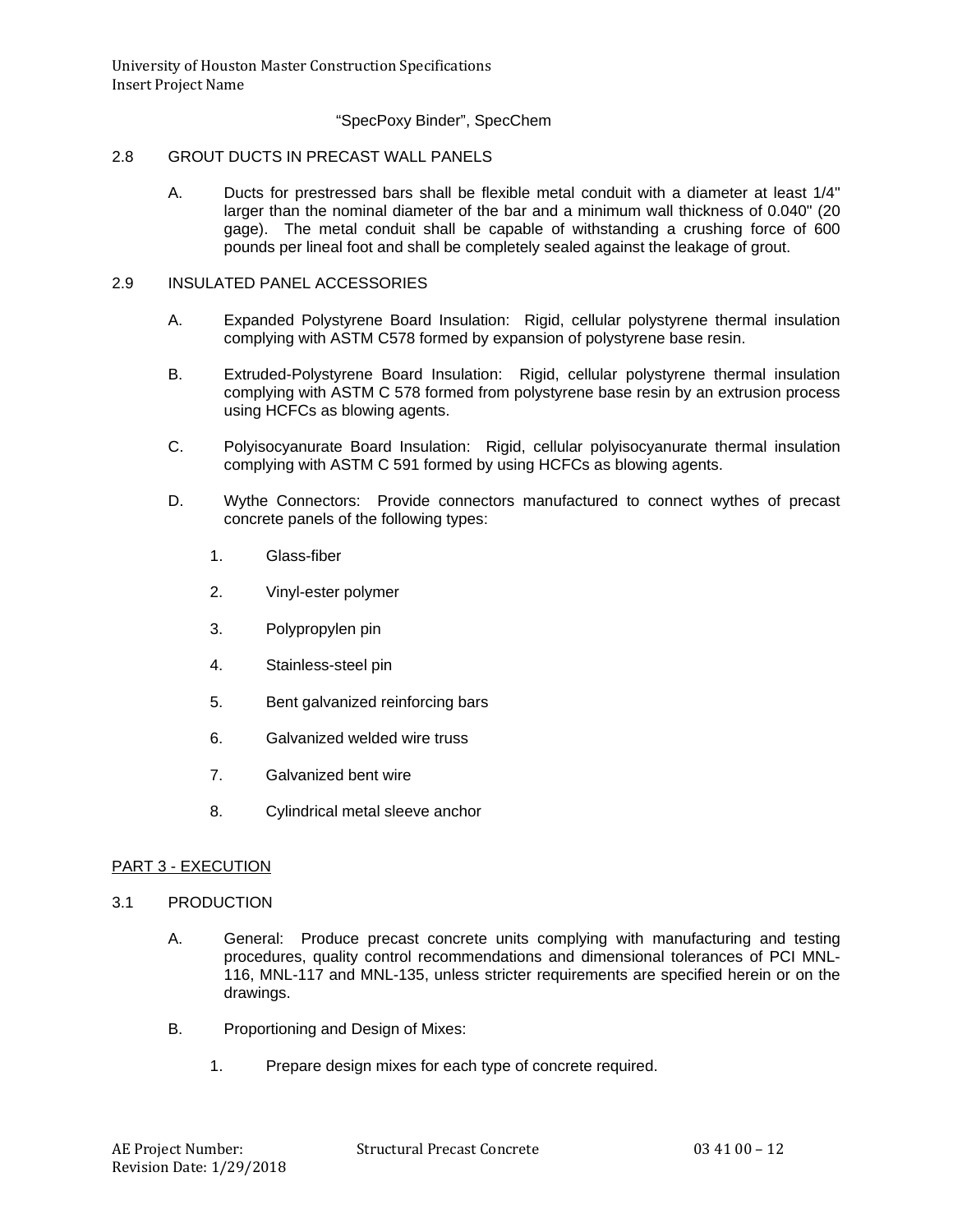- 2. Design mixes may be prepared by an independent testing facility or by qualified precast manufacturing personnel, at precast manufacturer's option.
- 3. Proportion mixes by either laboratory trial mixture or field experience methods, complying with ACI 301 and ACI 318, using materials to be employed on the project for each type of concrete required.
- 4. Submit written reports to Architect/Engineer of proposed mix for each type of concrete at least 30 days prior to start of precast unit production. Do not begin concrete production until mixes and evaluations have been reviewed and approved by Architect and Engineer and Owner's testing laboratory.
- 5. Mix design adjustments may be requested when characteristics of materials, job conditions, weather, test results, or other circumstances warrant. Laboratory test data for revised mix designs and strength results must be submitted to and accepted by Architect and Engineer and Owner's testing laboratory before using in the work.
- 6. Limit use of fly ash to 25 percent replacement of portland cement by weight and slag cement to 50 percent of portland cement by weight; metakaolin and silica fume to 10 percent of portland cement by weight.
- 7. Produce normal weight concrete consisting of specified portland cement, aggregates, admixtures and water to produce the following properties:
	- a. Compressive Strength at 28 days: 5,000 psi minimum at 28 days, or as required by design or as noted on the drawings.
	- b. Release Strength: The minimum release strength for prestressed units shall be 3500 psi.
	- c. Drying Shrinkage Limit: 0.03% at 28 days.
- 8. Produce lightweight concrete consisting of specified portland cement, aggregates, admixtures and water to produce the following properties:
	- a. Compressive Strength: 5,000 psi minimum at 28 days, or as required by design or as noted on the drawings.
	- b. Split-Cylinder Tensile Strength: The split cylinder strength factor as determined by ASTM C496 ( $F_{ct}/(f'_{c})^{0.5}$ ) shall not be less than 5.7.
	- c. Air-dry density: Not less than 110 nor more than 116 pounds per cubic foot.<br>Release Strength:
	- d. Release Strength: The minimum release strength of prestressed members shall be 3500 psi unless noted otherwise and permitted by design.
	- e. Drying Shrinkage Limit: 0.03% at 28 days.
- C. Admixtures:
	- 1. Comply with ACI 212.2R.
	- 2. Use air-entraining admixture in concrete unless otherwise indicated.
	- 3. Use water-reducing admixtures in strict compliance with manufacturer's directions. Admixtures to increase cement dispersion, or provide increased workability for lowslump concrete, may be used subject to Architect and Engineer's approval.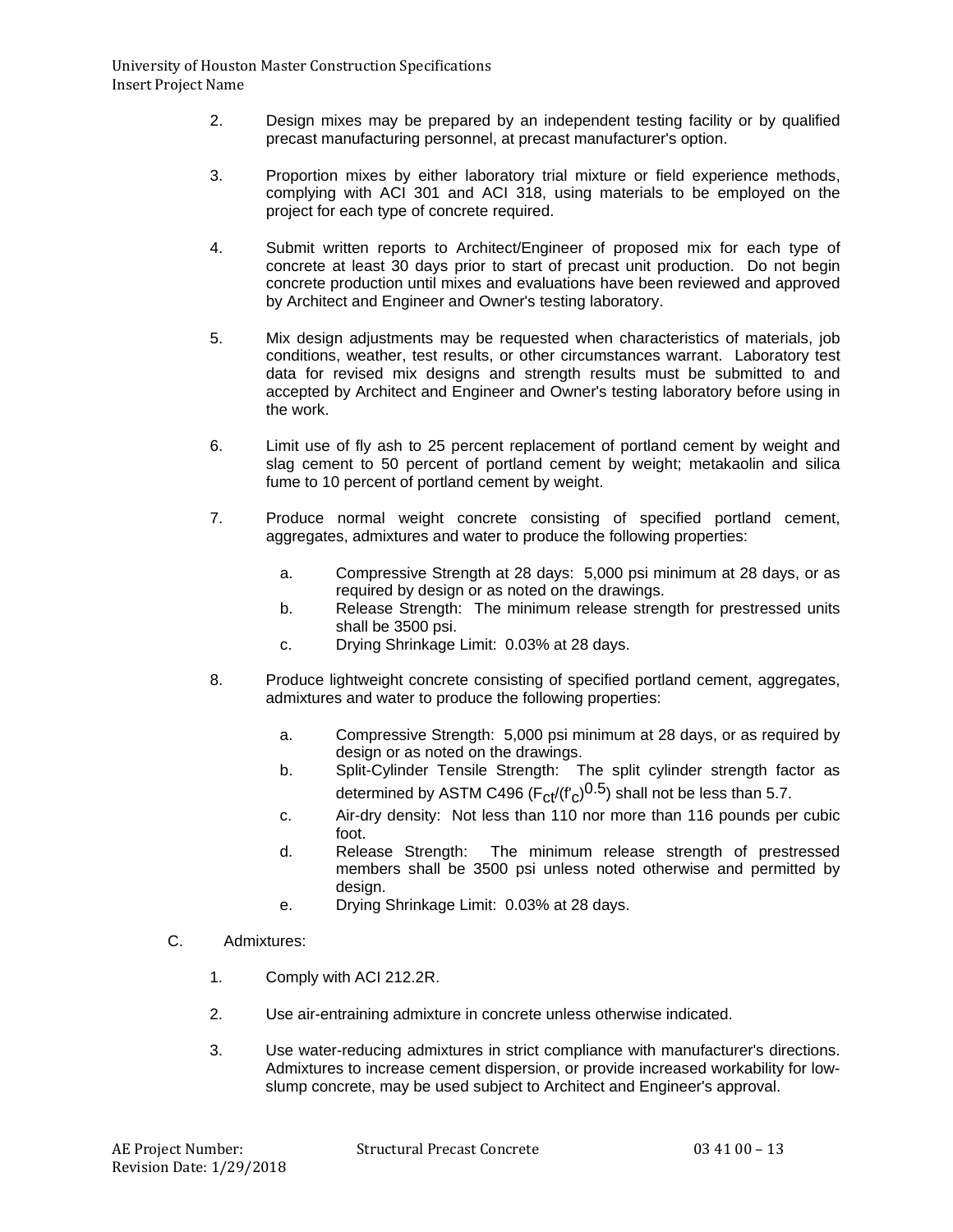- 4. Use amounts as recommended by admixture manufacturer for climatic conditions prevailing at time of placing. Adjust quantities of admixtures as required to maintain quality control.
- D. Embedded Items: Accurately position and secure cast-in anchorage devices. Locate anchorages where they do not affect position of reinforcement or placing of concrete. Do not relocate bearing plates or reinforcing steel in units unless approved in writing by the Architect and Engineer. Provide and coordinate the placement of embeds required for equipment or components hung from precast units.
- E. Reinforcement Installation:
	- 1. Clean reinforcement of loose rust and mill scale, earth and other materials which reduce or destroy bond with concrete.
	- 2. Accurately position, support and secure reinforcement against displacement by formwork, construction, or concrete placement operations. Locate and support reinforcing by metal chairs, runners, bolsters, spacers and hangers, as specified by CRSI Manual of Standard Practice.
	- 3. Place reinforcement to obtain at least the minimum coverages for concrete protection as specified in the drawings. Arrange, space and securely tie bars and bar supports to hold reinforcement in position during concrete placement operations. Set wire ties so ends are directed into concrete, not toward exposed concrete surfaces.
- F. Tensioning: Pretensioning of tendons for prestressed concrete may be accomplished either by single strand tensioning method or multiple-strand tensioning method. Comply with PCI MNL-116 requirements.
- G. Concrete Placement: Place concrete in a continuous operation to prevent formation of seams or planes of weakness in precast units, complying with requirements of ACI 301. Thoroughly consolidate placed concrete by internal and/or external vibration without dislocation or damage to reinforcement and embedded items.
- H. Identification:
	- 1. Provide permanent markings to identify pick-up points and orientation in the structure, complying with markings indicated on final shop drawings. Imprint date of casting on each precast unit on a surface which will not show in finished structure.
	- 2. Provide additional marking as required by local building codes or ordinances.
- I. Curing:
	- 1. Cover all precast and precast/prestressed concrete members with tarpaulins or other suitable means immediately after casting.
	- 2. Curing by low-pressure steam, by steam vapor, by radiant heat and moisture, or other similar process may be employed to accelerate concrete hardening and to reduce curing time.
- J. Detensioning: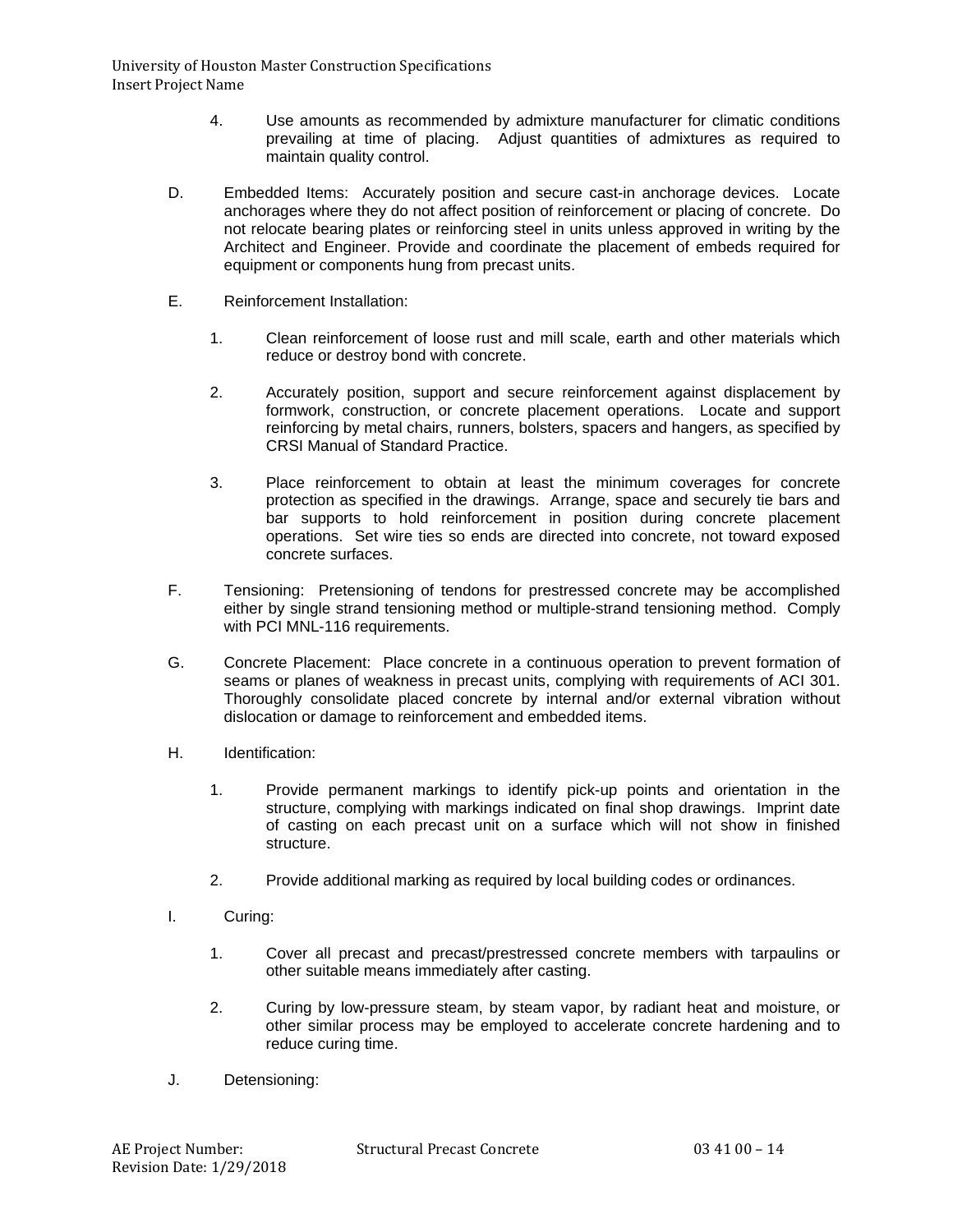- 1. Delay detensioning of prestressed units until concrete has attained design release strength, as established by test cylinders.
- 2. If concrete has been heat-cured, perform detensioning while concrete is still warm and moist to avoid dimensional changes which may cause cracking or undesirable stresses in concrete.
- 3. Detensioning of prestressed tendons may be accomplished either by gradual release of tensioning jacks or by heat cutting tendons, using a sequence and pattern to prevent shock or unbalanced loading.
- K. Finishes:
	- 1. Commerical Structural Finishes
		- a. Commercial Grade: Remove large fins and protrusions and fill large holes. Rub or grind ragged edges. Faces are to be true, well-defined surfaces. Air holes, water marks, and color variations are acceptable. Allowable form joint offsets are limited to 3/16 in.
		- b. Standard Grade: Normal plant-run finish produced in forms that impart a smooth finish to concrete. Surface holes smaller than 1/2 inch caused by air bubbles, normal color variations, form joint marks, and minor chips and spalls are acceptable. Fill air holes greater than 1/4 inch in width that occur in high concentration (more than one per 2 in.²) . Major or unsightly imperfections, honeycombs, or structural defects are not permitted. Allowable joint offset is limited to 1/8 inch.
		- c. Grade B Finish: Fill air pockets and holes larger than 1/4 inch in diameter with sand-cement paste matching color of adjacent surfaces. Fill air holes greater than 1/8 inch in width that occur in high concentration (more than one per 2 in.² ). Grind smooth form offsets or fins larger than 1/8 inch. Repair surface blemishes due to holes or dents in forms. Discoloration is permitted at form joints.
		- d. Grade A Finish: Repair and/or fill all surface blemishes with the exception of air holes 1/16 inch in width or smaller and form marks where the surface deviation is less than 1/16 inch. Float-apply a neat cementpaste coating to exposed surfaces. Rub dried paste coat with burlap to remove loose particles. Discoloration is permitted at form joints. Grind smooth all form joints.
	- 2. Commercial Architectural Finishes: Exposed faces shall be free of joint marks, grain, or other obvious defects. Corners, including false joints shall be uniform, straight and sharp. Finish exposed-face surfaces of structural precast concrete units to match approved mockups and as follows:
		- a. Smooth-Surface Finish: Provide surfaces free of excessive air voids, sand streaks, and honeycombs, with uniform color and texture.
		- b. Textured-Surface Finish: Impart by form liners to provide surfaces free of excessive air voids, streaks, and honeycombs, with uniform color and texture.
		- c. Bushhammer Finish: Use power or hand tools to remove matrix and fracture coarse aggregates.
		- d. Retarded Finish: Use chemical retarding agents applied to forms and washing and brushing procedures to expose aggregate and surrounding matrix surfaces after form removal.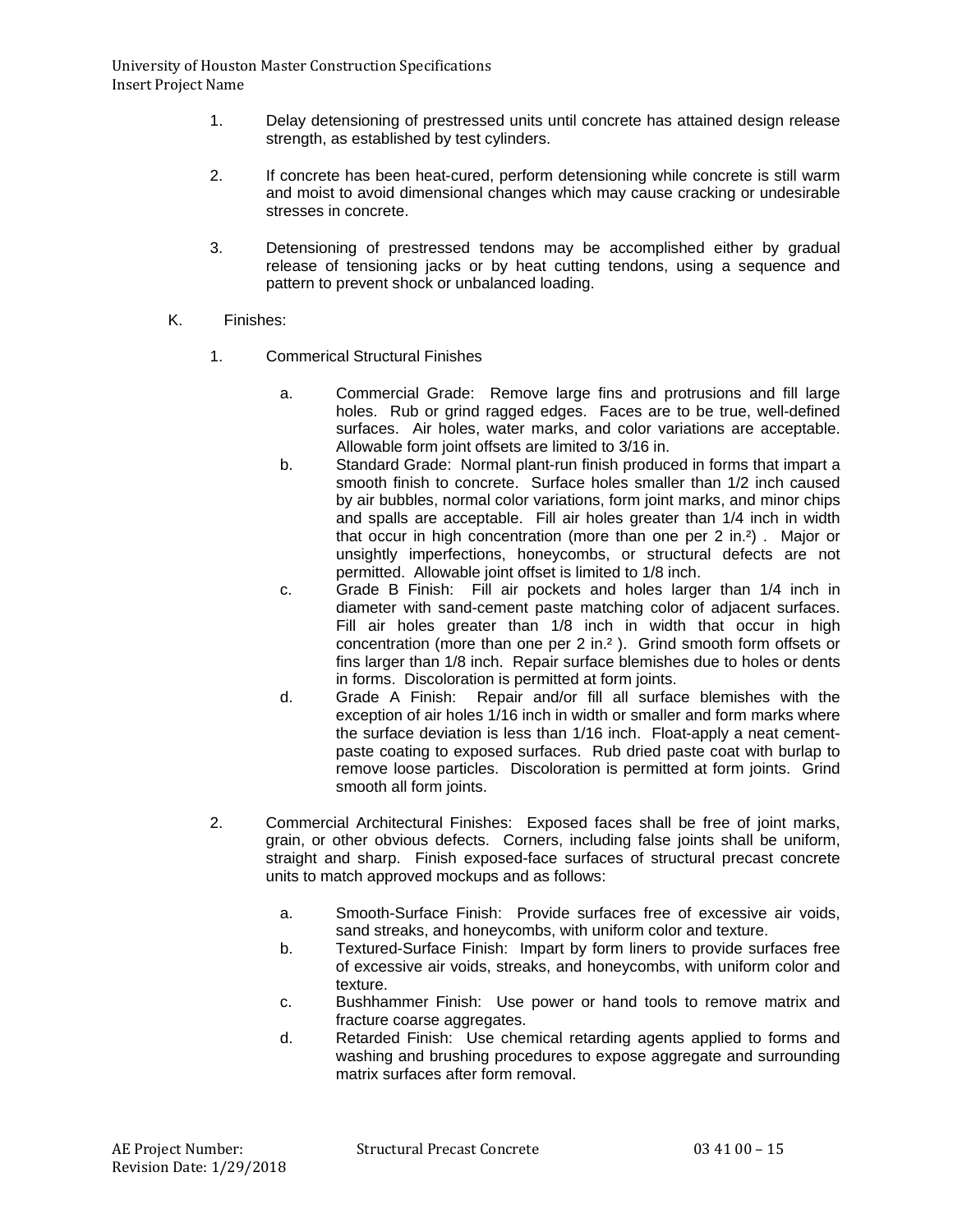- e. Abrasive-Blast Finish: Use abrasive grit, equipment, application techniques, and cleaning procedures to expose aggregate and surrounding matrix surfaces.<br>Acid-Etched Finish: Use
- f. Acid-Etched Finish: Use acid and hot-water solution, equipment, application techniques, and cleaning procedures to expose aggregate and surrounding matrix surfaces. Protect hardware, connections and insulation from acid attack.
- g. Honed Finish: Use continuous mechanical abrasion with fine grit, followed by filling and rubbing procedures.
- h. Polished Finish: Use continuous mechanical abrasion with fine grit, followed by filling and rubbing procedures.
- i. Sand-Embedment Finish: Use selected stones placed in a sand bed in bottom of form, with sand removed after curing.
- 3. Unformed Surface: Provide light broom finish to unformed surfaces unless Consolidate concrete, bring to proper level with a straightedge, and apply the finish as specified.
- 4. Finish of Treads of Stair Units: For units cast top side up, provide a steel troweled finish followed by a light broom finish parallel to the length of the unit. For units cast top side down, provide a light sandblast on the tread area to produce a nonskid surface before delivery to the job site.
- 5. Finish of Top Surface of Composite Members: Top surfaces of double tees, hollow-core plank or other precast members scheduled to receive a topping shall have a rough scratch finish with surface transversely scarified to provide ridges approximately 1/4" deep.
- 6. Finish of Exposed Ends of Units: Strands shall be recessed  $\frac{3}{4}$ " minimum and recess shall be filled with non-shrink, non-metallic grout. Sandblast ends to provide a proper surface for sealant adhesion.
- 7. Holes: Cast in holes for openings in flanges larger than 10" in diameter or 10" square in accordance with final approved shop drawings. Other smaller holes will be field cut by trades requiring them, as acceptable to Engineer. Do not cut through stems of double tees, or through any prestressed members without Architect and Engineer approval.
- L. Joint Widths: Unless shown otherwise on the drawings, provide joint widths in accordance with MNL-135.

# 3.2 QUALITY ASSURANCE

- A. General: The Precast producer shall comply with noted standards and perform tests and inspections as described below to assure the specified quality in the final product.
- B. Production Tolerances:
	- 1. Provide production tolerances in accordance with PCI MNL-135.
	- 2. Precast units having dimensions not conforming to specified tolerances will be rejected if appearance or function of the structure is adversely affected. Repair, or remove and replace rejected units as required to comply with contract documents. The Architect and Engineer must approve all repairs.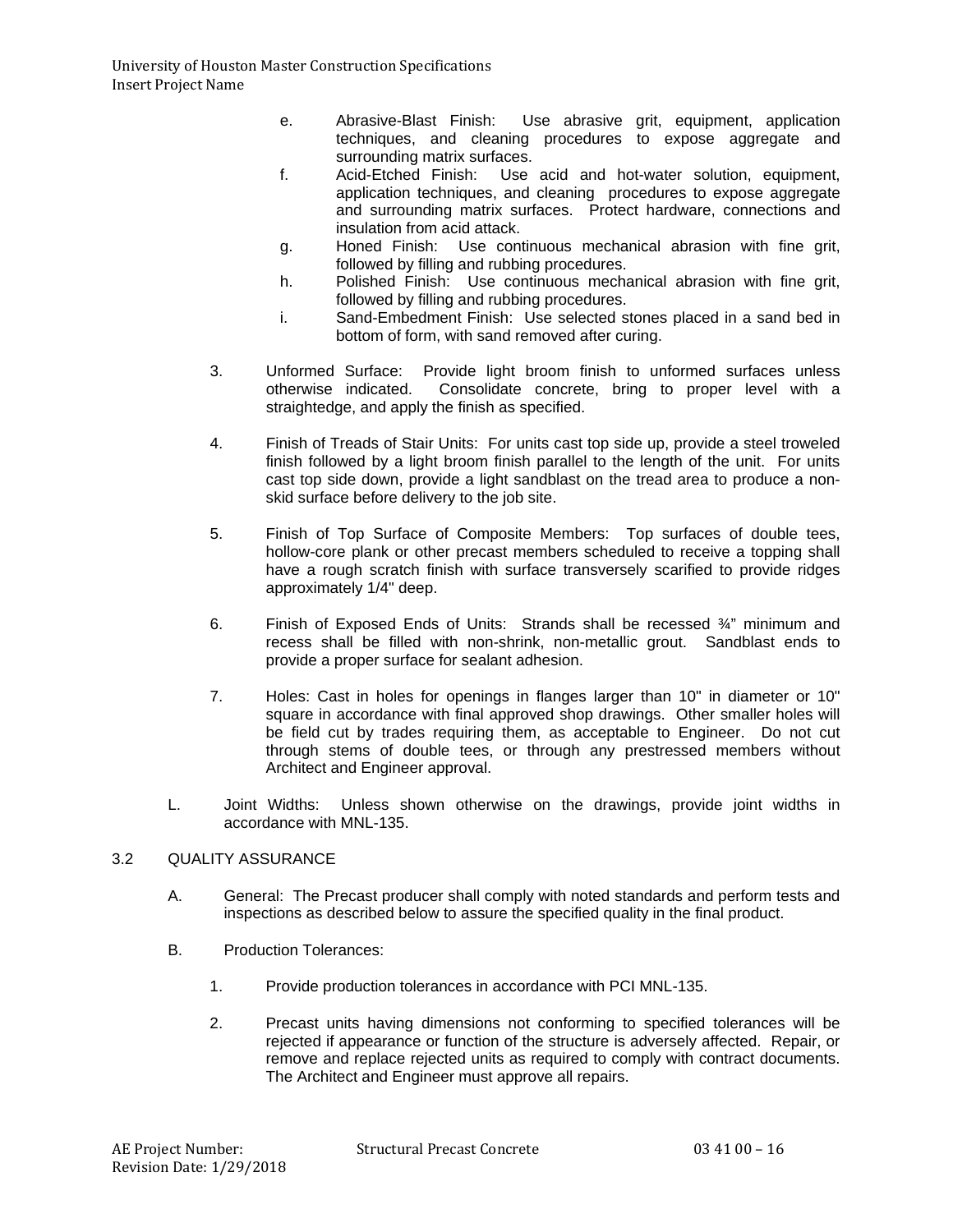- C. Concrete Strength Verification: Mold and test concrete cylinders as follows:
	- 1. Cylinders for strength tests shall be molded and cured in accordance with ASTM C31 and tested in accordance with ASTM C39.
	- 2. Minimum of two (2) per bed for each pour to verify specified release strength.
	- 3. Minimum of two (2) per 50 cubic yards for each class of concrete to verify 28-day strength but not less than one set per day's operation.
	- 4. Lightweight Concrete: An additional two cylinders per 50 cubic yards for each class of concrete used to perform splitting-cylinder tensile tests at 28 days.
	- 5. Test cylinders shall be cured with and by the same methods as the members they represent.
- D. Acceptance Criteria of Concrete Strength: The compressive strength level of an individual class of concrete shall be considered satisfactory if both the following requirements are met:
	- 1. The average of all sets of three consecutive strength tests equal or exceed the required f'c.
	- 2. No individual strength test falls below the required f'c by more than 500 psi.
	- 3. If criteria 1 above is not met but criteria 2 above has been, the Precast Producer shall immediately notify the Engineer by telephone or email and take immediate steps to increase the average of subsequent strength tests.
	- 4. If criteria 2 is not met, the Engineer shall be immediately notified by telephone or email and all units cast from the concrete that is represented by the low strength test shall be considered potentially deficient and subject to further tests or replacement.
- E. Acceptance of Units: Precast units will be considered potentially deficient requiring the unit to be either further tested or replaced if the manufacturing processes fail to comply with any of the requirements which may affect the strength of the precast units, including but not limited to the following conditions:
	- 1. Failure to meet compressive strength tests requirements
	- 2. Failure to meet split cylinder strength requirements for lightweight concrete.
	- 3. Reinforcement, reinforcement placing, and pretensioning and detensioning of tendons of prestressed concrete not conforming to specified fabrication requirements.
	- 4. Visual evidence of cracks exceeding .02 inches wide, excessive negative camber, or deflection in excess of calculated anticipated amounts.
	- 5. Concrete curing and protection of precast units not as specified.
	- 6. Precast units damaged during storage, transportation, handling or erection.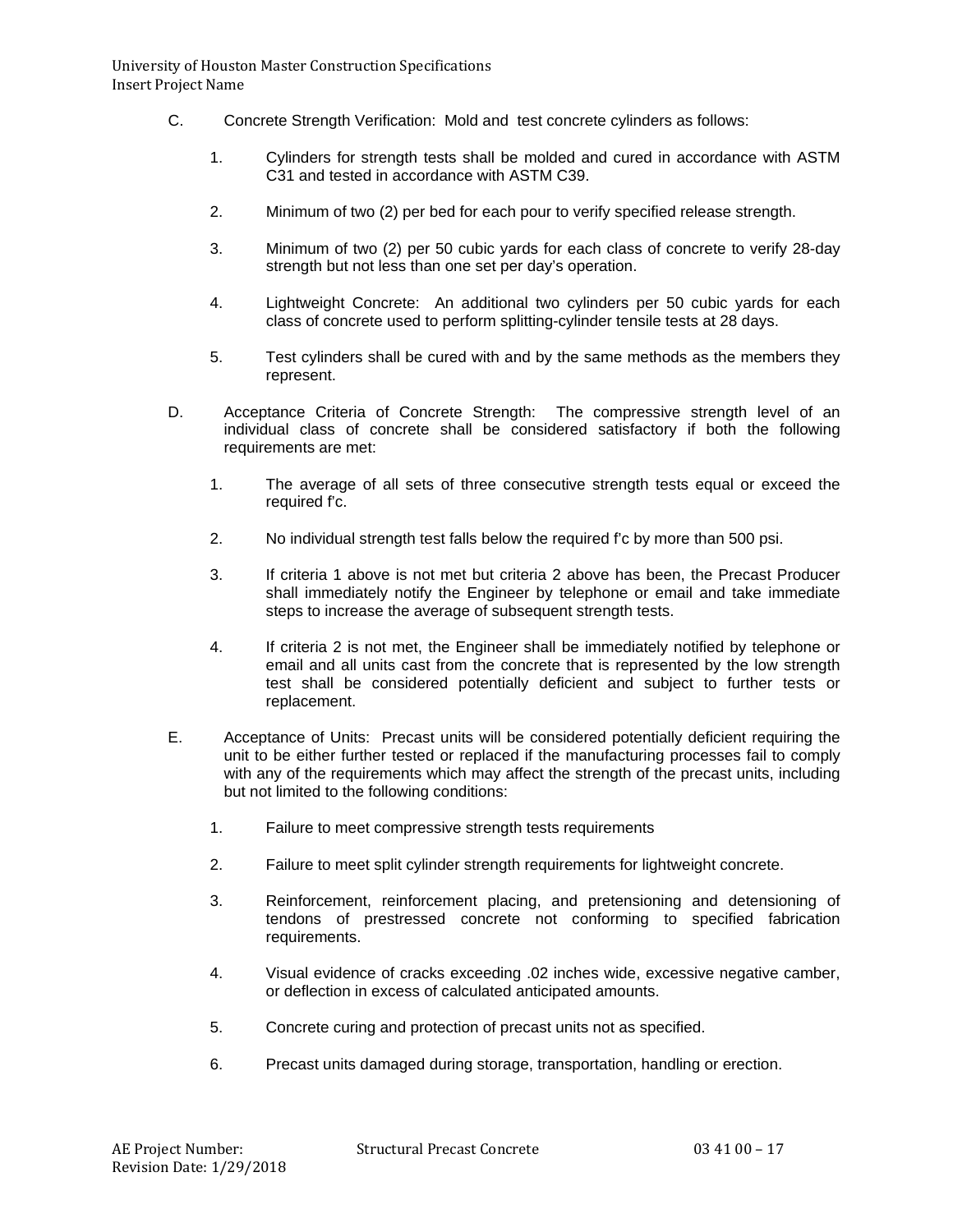- F. Investigation of Low Concrete Strength: When there is evidence that the strength of precast concrete units does not meet specification requirements, the Precast Manufacturer's testing service shall take cores from hardened concrete for compressive strength determination, complying with ASTM C 42 and as follows:
	- 1. Take at least 3 representative cores from precast units of suspect strength from locations directed by the Architect and Engineer.
	- 2. Test cores in a saturated-surface-dry condition in accordance with ACI 318 if concrete will be wet during use of completed structure.
	- 3. Test cores in an air-dry condition in accordance with ACI 318 if concrete will be dry during use of completed structure.
	- 4. Strength of concrete for each series of cores will be considered satisfactory if their average compressive strength is at least 85% of 28-day design compressive strength and no individual test is less than 75% of the required f'c.
	- 5. Test results will be reported in writing on same day that tests are made, with copies to Owner, Architect, Engineer, and General Contractor. Include in test reports the project identification name and number, date, name of precast concrete manufacturer name of concrete testing service, identification letter, number and type of member or members represented by core tests, design compressive strength, compression breaking strength and type of break (corrected for lengthdiameter ratio), direction of applied load to core with respect to the horizontal plane of concrete as placed, and moisture condition of core at time of testing.
	- 6. Where core test results are satisfactory and precast units are acceptable for use in work, fill core holes solid with non-shrink patching mortar or epoxy based mortar as directed by Architect and Engineer and finish to match adjacent concrete surfaces.
- G. X-Rays: The Architect or Engineer may order x-rays taken of any member if there is sufficient doubt about the proper existence or location of reinforcing steel, embedded items, or strands.
- H. Load Tests: The Architect or Engineer may order a load test of the member in the plant or in the field if there is sufficient evidence to question the structural integrity of the member.
- I. Repair of Out-of-Tolerance Finishes: Defects exceeding the criteria established in the specified finish, provided the structural capacity is not impaired, shall be cause for repair by patching with a two-part epoxy mortar or rejection of the unit. Patching shall be done only when acceptable to Architect and Engineer. The patch shall match the color, texture and finish of the original unit. All concrete surface repairs except those for minor surface blemishes that are less than the specified minimum must be noted in quality control reports and submitted for Architect and Engineer review and approval for each occurrence prior to erection. Patches not conforming to these requirements may be a cause for rejection of the unit.
- J. Products Not Meeting Specifications: Precast units that do not conform to all specified requirements including strength, tolerances, both fabrication and erection, and finishes shall be rejected and replaced with units meeting all requirements of the Contract Documents, unless approval by the Architect and Engineer is obtained in writing for an authorized repair.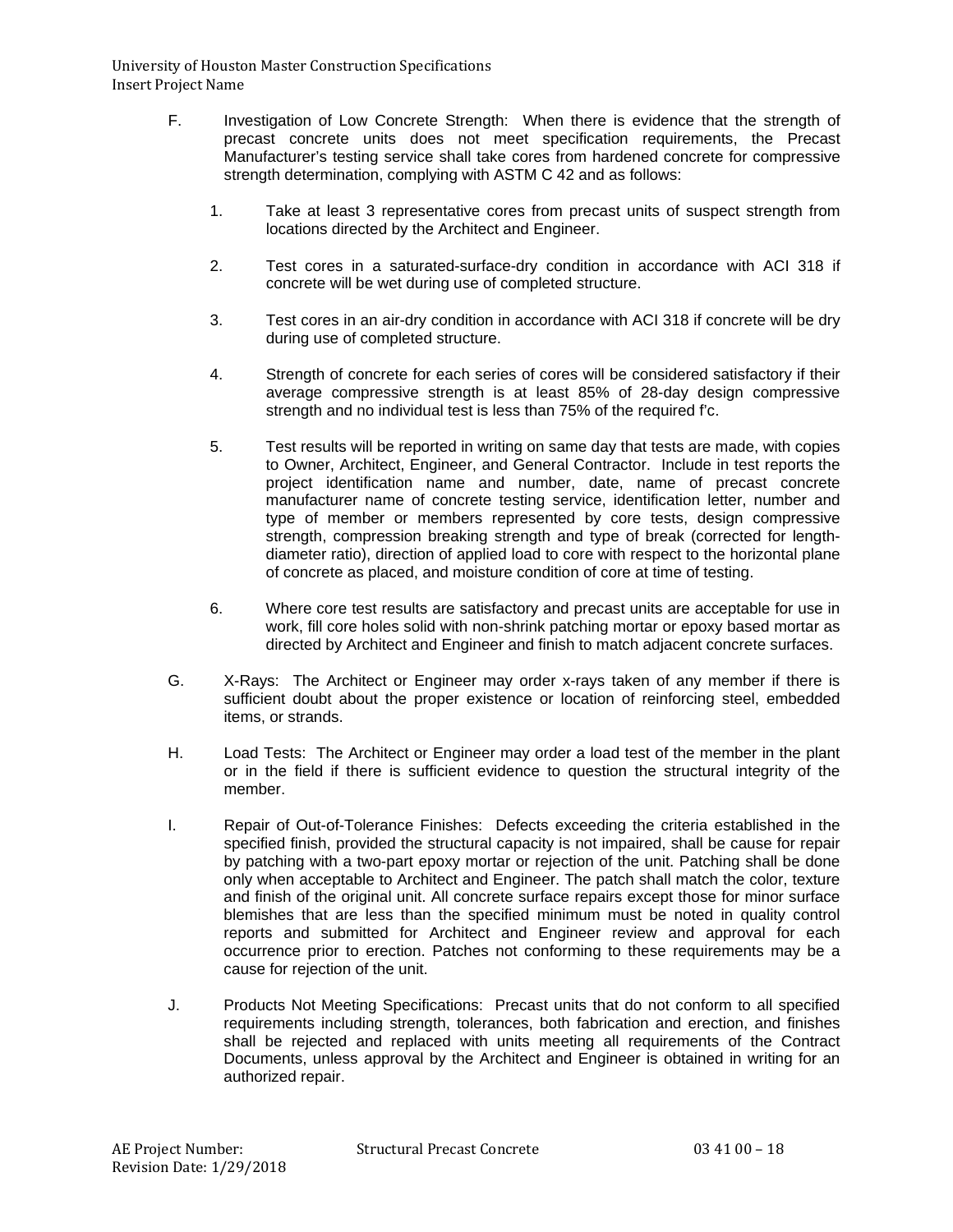> K. Authorized Repairs: No structural or architectural repair shall be made to any precast unit either in the plant or in the field without written documented approval for each occurrence in the form of a letter or drawing from the Architect or Engineer. Unauthorized repair details shall not be allowed.

## 3.3 INSTALLATION

- A. General:
	- 1. Examine supporting structure and conditions under which precast concrete work is to be erected and provide written notification of conditions detrimental to proper and timely completion of work. Do not proceed with installation until unsatisfactory conditions have been corrected in a manner acceptable to Erector.
	- 2. General Contractor shall monitor all phases of erection to ensure the work is in conformance with the contract documents.
	- 3. Erect members by means of suitable lifting devices at points provided by the manufacturer.
	- 4. Provide temporary shoring and bracing as required to ensure stability during erection. The erector shall brace unsymmetrical sections during erection and pouring of topping slabs to prevent rotation and instability regardless of whether it is specified on the erection drawings. The responsibility for bracing such members shall rest solely with the Erector.
	- 5. Properly align, plumb and level precast units. Level out variations between adjacent members by shimming, loading or any other feasible method recommended by the manufacturer and acceptable to the Architect and Engineer.
	- 6. Provide accurate placement and alignment of anchor bolts, plates or dowels in supporting structural elements.
	- 7. Provide true, level bearing surfaces on all field placed foundations, bearing walls and other supporting members.
	- 8. Bearing Pads: Install specified bearing pads as precast units are being erected and maintain in correct position until precast units are placed.
- B. Erection Tolerances: Erection tolerances shall conform to PCI MNL-135
- C. Field Welding:
	- 1. Perform welding in compliance with AWS D1.1 and D1.4.
	- 2. Protect units from damage by field welding operations and provide noncombustible shields as required.
	- 3. Remove all lifting loops and touch-up paint all galvanized field welded connections as specified.
	- 4. Repair damaged metal surfaces by cleaning and applying a coat of zinc-rich coating to galvanized surfaces and primer compatible with painted surfaces.